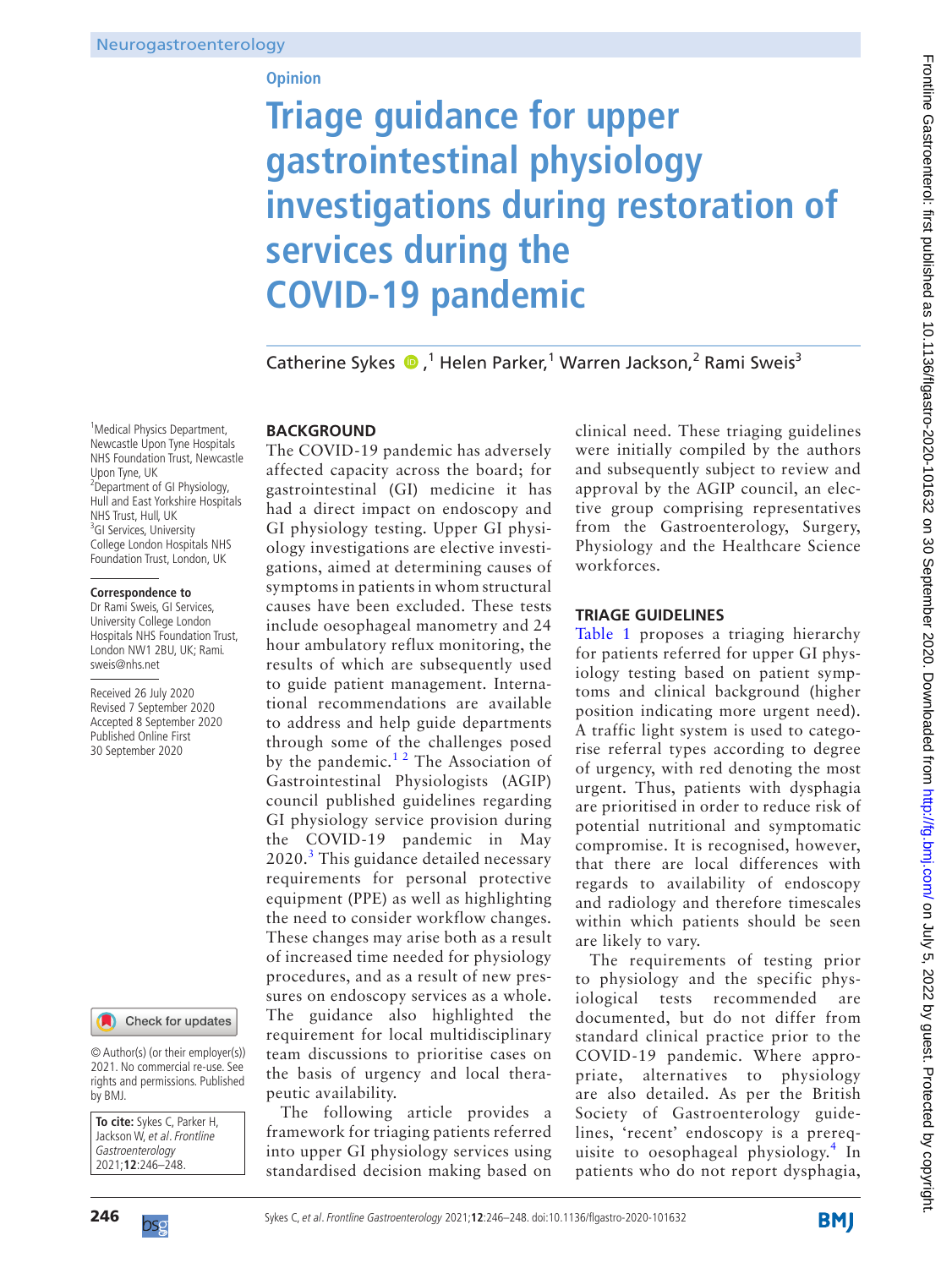<span id="page-1-0"></span>**Table 1** Triage hierarchy for upper gastrointestinal (GI) physiology investigations after the initial COVID-19 peak. Traffic light colour scheme denotes order of clinical priority (higher position indicating higher priority). Red: patients who must be prioritised and in whom delayed investigation could have negative clinical consequences. Amber: patients who may be considered for endoscopic or surgical intervention and thus should be prioritised for physiology based on symptom severity and available capacity. Green: patients who can be delayed until routine clinical services resume

| <b>Presenting symptoms</b>                                                                                         | <b>Criteria prior to physiology</b>                                                                   | <b>Physiology test</b>                                                                                    | Interim approach pending physiology<br>test                                                                   |
|--------------------------------------------------------------------------------------------------------------------|-------------------------------------------------------------------------------------------------------|-----------------------------------------------------------------------------------------------------------|---------------------------------------------------------------------------------------------------------------|
| Suspected primary dysmotility (eq.<br>suspected achalasia)                                                         | <b>Endoscopy and biopsies</b>                                                                         | <b>HRM</b>                                                                                                | Liquid/soft, fortified diet                                                                                   |
| Symptom recurrence following treatment<br>of a known major motor disorder (eg,<br>symptoms post achalasia therapy) | Endoscopy (since last therapy or<br>recently)                                                         | <b>HRM</b>                                                                                                | Liquid/soft, fortified diet<br>Optimise acid-reducing/antacid medication<br>if required                       |
| Suspected dysmotility in patients with<br>known systemic disease (eq, severe<br>dysphagia in known scleroderma)    | <b>Endoscopy and biopsies</b>                                                                         | HRM±24 hours pH/impedance study<br>(pH/impedance study if reflux-like<br>symptoms and HRM unremarkable)   | Liquid/soft, fortified diet<br>Optimise acid-reducing/antacid medication<br>if required                       |
| Combined reflux with (moderate/<br>intermittent) dysphagia                                                         | <b>Endoscopy and biopsies</b>                                                                         | HRM±24 hours pH/impedance study<br>(pH/impedance study unless<br>obstruction/other explanation on<br>HRM) | Liquid/soft, fortified diet<br>Optimise acid-reducing/antacid medication                                      |
| Reflux symptoms - patient is fit for/<br>seeking antireflux surgery                                                | Recent endoscopy<br>Barium swallow if suspicion of large<br>HH/postsurgery OGJ anomaly                |                                                                                                           | HRM+24 hours pH/impedance study Optimise acid-reducing/antacid medication                                     |
| Refractory confirmed reflux - patient is fit<br>for/seeking antireflux surgery                                     | Recent endoscopy<br>Barium swallow if suspicion of large<br>HH/postsurgery OGJ anomaly                | (on $PPI/H, RA$ )                                                                                         | HRM+24 hours pH/impedance study Optimise acid-reducing/antacid medication                                     |
| Atypical reflux symptoms                                                                                           | Recent endoscopy<br>Barium swallow if suspicion of<br>proximal oesophageal symptoms or<br>OGJ anomaly |                                                                                                           | HRM+24 hours pH/impedance study Optimise acid-reducing/antacid medication                                     |
| <b>Rumination syndrome</b><br>Supragastric belching<br>Other suspected functional disorder                         | Recent endoscopy<br>Barium swallow if suspicion of<br>proximal oesophageal symptoms or<br>OGJ anomaly | Postprandial HRM±24 hour pH/<br>impedance study                                                           | Face-to-face (if permissible) or<br>virtual cognitive behavioural<br>therapy±diaphragmatic breathing teaching |

HH, hiatus hernia; H<sub>2</sub>RA, histamine H<sub>2</sub> receptor antagonist; HRM, high-resolution oesophageal manometry; OGJ, oesophagogastric junction; PPI, proton pump inhibitor.

a barium oesophagogram may be considered an appropriate alternative if the capacity for X-ray services is sufficient; however, endoscopy remains the preferred option. A barium oesophagogram may also be a useful adjunct to assess the oesophagogastric junction structurally, as well as proximal oesophageal symptoms (e.g. to exclude a web, diverticulum or stricture).

Reflux testing to investigate reflux-like symptoms in isolation remains non-essential, with the exception of postbariatric surgery patients with severe regurgitation. The expectation is that triaging with regard to reflux testing (eg, off or on proton pump inhibitors) will remain in line with standard practice,  $45$  but will be delayed until routine services resume. However, there are reasonable exceptions, such as those patients who require investigation for a primary motility disorder and present with a reflux component. In such cases subsequent ambulatory reflux monitoring following a manometry procedure would be a sensible approach. Such decisions will need to be made by individual departments and will adapt in line with clinical capacity and priority as the COVID-19 pandemic evolves.

# **SUMMARY**

The world has had to accommodate new ways of working as a result of the COVID-19 pandemic and healthcare services are not exempt from having to adjust. Clinical departments across the board have had to adapt in order to meet clinical need in times of new constraints. Upper GI physiology investigations were largely paused during the initial COVID-19 peak but require strategies for ensuring that patients are seen with an urgency that reflects their clinical need. This document provides a triage guideline to do this, prioritising those patients who present with dysphagia and thus may be at risk of nutritional compromise. Absolute timescales whereby patients are seen will be dependent on a number of local factors, including clinical availability of staff, availability of PPE, suitable space and other interacting services including endoscopy and radiology. This document provides a hierarchical approach to the prioritisation of patients referred for upper GI physiology investigations in the post-COVID-19 era.

**Contributors** CS and RS: concept design and preparation of the manuscript. HP and WJ: critical review and revision of the manuscript. All authors approved the final content.